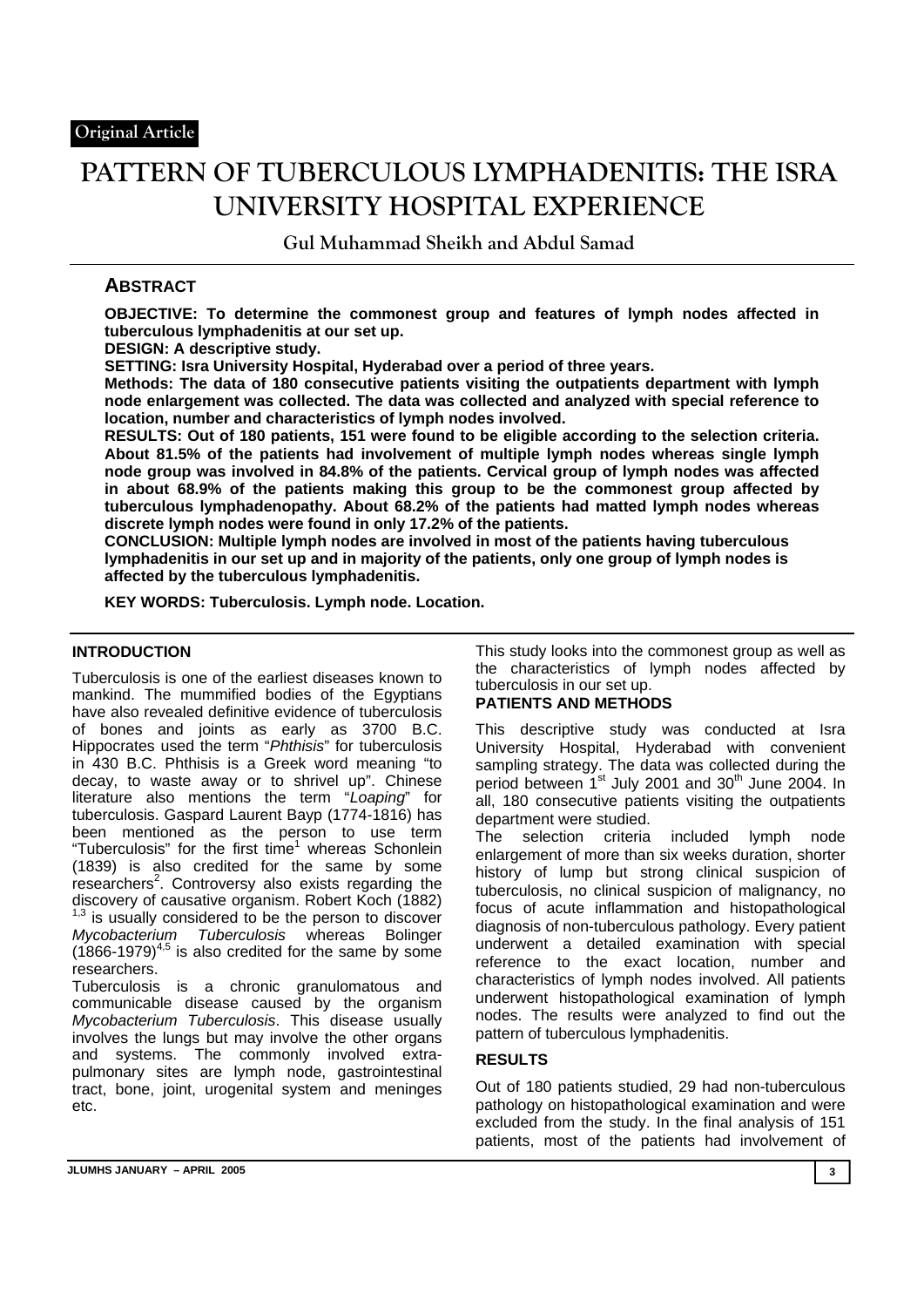#### *Pattern of Tuberculous Lymphadenitis*

multiple lymph nodes whereas only 28 patients had solitary lymph node involvement. Most of the patients had only one group of lymph nodes involved whereas two or more groups of lymph nodes were found to be involved in only 23 patients. Most of the patients had unilateral lymph node involvement **(Table I)**. Cervical lymph nodes were found to be predominantly involved **(Table II)**. Other involved groups of lymph nodes included axillary and inguinal groups of lymph nodes. About two-third of the patients had matted lymph nodes whereas 17% of the patients were found to be having discrete lymph nodes **(Table III)**. Some patients presented with cold abscess and few patients had discharging sinus.

| l Involved side  | Number of patients (%) |
|------------------|------------------------|
| Right side       | 72 (47.7%)             |
| Left side        | 63 (41.7%)             |
| <b>Bilateral</b> | 16 (10.6%)             |

### **TABLE I: SIDE OF THE BODY AMONG AFFECTED PATIENTS (n=151)**

| Involved group             | Number of patients (%) |
|----------------------------|------------------------|
| Cervical                   | 104 (68.9%)            |
| Axillary                   | 15 (9.9%)              |
| Inguinal                   | 9(6%)                  |
| Cervical + Inguinal        | 6(4%)                  |
| Axillary + Inguinal        | $8(5.3\%)$             |
| Cervical+Axillary+Inguinal | (6%)                   |

#### **TABLE II: GROUP OF LYMPH NODES INVOLVED IN TUBERCULOUS LYMPHADENITIS PATIENTS**

| l Characteristic  | Number of patients (%) |
|-------------------|------------------------|
| l Discrete        | 26 (17.2%)             |
| Matted            | 103 (68.2%)            |
| Cold abscess      | 19 (12.6%)             |
| Discharging sinus | 3(2%)                  |

#### **TABLE III: CHARACTERISTICS OF LYMPH NODES INVOLVED IN TUBERCULOUS LYMPHADENITIS**

### **DISCUSSION**

Peripheral lymphadenopathy is considered as the commonest form of extra-pulmonary tuberculosis $6, 7$ . Tuberculous lymphadenitis has got a broad spectrum

**JLUMHS JANUARY – APRIL 2005 4** 

of presentation in the form of solitary or multiple lymph node enlargements, which may be matted or discrete and may involve any group or may present as a cold abscess or discharging sinus. This spectrum is observed in this study as well as other studies $8-10$ . Most of the patients in our study had matted lymph nodes and this was also seen in another study<sup>9</sup>. About 2% of the patients presented with discharging sinus and this rarity is also observed in other studies<sup>10</sup>. Cervical group of lymph nodes is considered to be the commonest site involved by tuberculous lymphadenitis. In this study, about 69% of the patients were found to be having cervical tuberculous lymphadenitis and this fact was observed in other studies as well<sup>11</sup>. The isolated axillary tuberculous lymphadenitis is relatively less common. This was found in about 10% of the patients and is consistent with findings seen in another study $8$ . The generalized lymphadenopathy was observed as an uncommon feature of tuberculous lymphadenopathy in most of the studies<sup>12</sup> and was seen in about 6% of the patients in this study. Other uncommon sites of tuberculous lymphadenopathy seen in various studies include mesenteric<sup>13</sup>, porta hepatis<sup>14, 15</sup> and retroperitoneal lymph nodes<sup>16</sup> etc. These rare sites were not observed in this study.

## **CONCLUSION**

On the basis of this study, we arrive at following conclusions:

- 1. Multiple lymph nodes are involved in most of the patients having tuberculous lymphadenitis.
- 2. In majority of the patients, only one group of lymph nodes is affected by the tuberculous lymphadenitis.
- 3. The commonest group of lymph nodes affected by tuberculosis is cervical group of lymph nodes.
- 4. Matting of the lymph nodes is a predominant feature of tuberculous lymphadenitis.
- 5. Most of the patients have unilateral tuberculous lymphadenitis in our set up.

### **REFERENCES**

- 1. Rao KN. Textbook of Tuberculosis. 2<sup>nd</sup> Ed. Vikas Publishing House Pvt. Ltd., 1981, Pp. 3-15 and 512-513.
- 2. Christopher D. Textbook of surgery: Disorders of lung, pleura and chest wall.  $12^{th}$  Ed. Vol. II, WB Saunders, Philadelphia. 1981, Pp. 2093-2103.
- 3. Grange JM. Tuberculosis, the changing tubercle. Br J Hosp Med 1979; 22(6): 540-548.
- 4. Levin E, Allan A, Lucente FE. Scrofula, the dangerous masquerader. Laryngoscope 1982; 92:938-943.